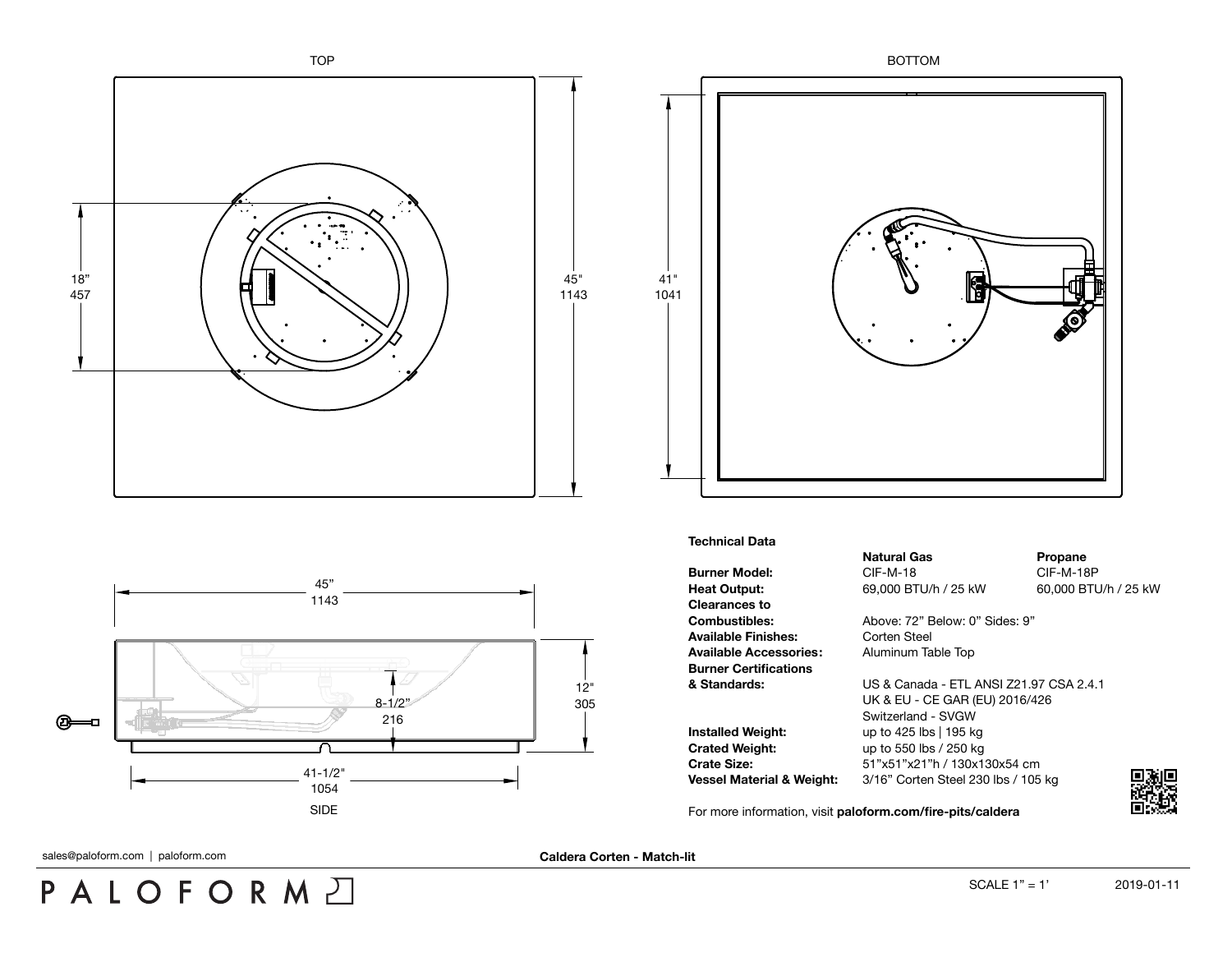





## **Technical Data**

**Burner Model:** CIF-E-18 CIF-E-18 CIF-E-18P **Heat Output:** 69,000 BTU/h / 25 kW 60,000 BTU/h / 25 kW **Clearances to** Available Finishes: Corten Steel **Available Accessories:** Aluminum Table Top **Burner Certifications**

**Natural Gas Propane** 

**Combustibles:** Above: 72" Below: 0" Sides: 9"

**& Standards:** US & Canada - ETL ANSI Z21.97 CSA 2.4.1 UK & EU - CE GAR (EU) 2016/426 Switzerland - SVGW **Installed Weight:** up to 425 lbs | 195 kg **Crated Weight:** up to 550 lbs / 250 kg **Crate Size:** 51"x51"x21"h / 130x130x54 cm **Vessel Material & Weight:** 3/16" Corten Steel 230 lbs / 105 kg

For more information, visit **[paloform.com/fire-pits/caldera](http://paloform.com/fire-pits/caldera)**



PALOFORMA

sales@paloform.com | paloform.com **Caldera Corten - Electronic**